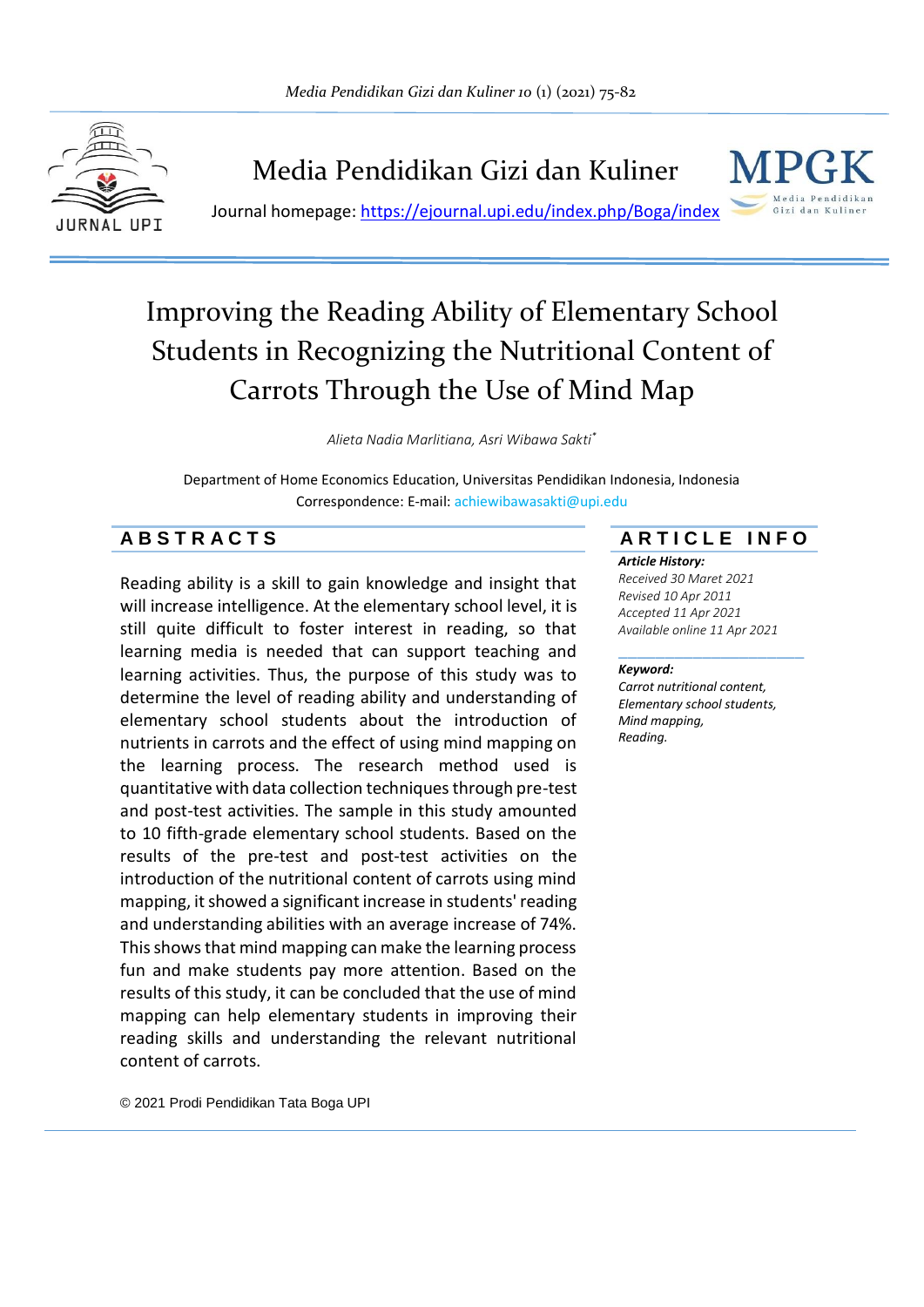#### **1. INTRODUCTION**

The reading ability is an important aspect to supports the progress of the nation and determines the success of learning. Reading activities to improve children's knowledge and understanding is an effort that must be done continuously (Boliti, 2009). Lack of reading ability in children will affect children's psychology, such as low self-esteem, lack of confidence, and low motivation to learn (Ariyati, 2014). In elementary school students, improving reading skills is related to the ability to understand important things and capture the meaning of what they read (Tahmidaten & Krismanto, 2020). Along with growth, children will be at the stage of cognitive development where children begin to have diverse knowledge and skills (Trianingsih, 2016).

In cognitive development related to improving reading ability and knowledge, parents and teachers can provide education related to nutritional content, for example nutrition education in carrots. Providing education related to nutrition will be useful in increasing knowledge, forming positive attitudes towards nutritious food, and forming good eating habits (Herman *et al*., 2020). Carrots are vegetables that are rarely liked by children because they are not too sweet and have a hard texture. The introduction of carrots needs to be done as early as possible to prevent children from becoming picky eaters. In the introduction of carrots, parents and teachers need appropriate learning media to improve children's reading skills and knowledge about carrots. One of the learning models that can be used is to use mind mapping. Mind mapping is an interesting learning media because it contains images, symbols, colors, and writing so that in its delivery children will feel comfortable and pay attention (Rahmatika *et al*., 2019).

In the research conducted by Iis (2018) concluded that mind mapping is a way of placing information into the brain this is because the shape of a mind map resembles a map of a city street that has many branches (Iis, 2018). This is in accordance with the opinion of Firdaus (2010) who in his research stated that mind mapping is a diagram used to present words, ideas, and other things related to a word that contains the main idea (Firdaus, 2010). In reading activities, children tend to feel bored and lazy to understand the contents of the reading delivered by the teacher and prefer to play alone or chat with friends. Learning that uses mind mapping in teaching and learning activities will run well because mind mapping can activate and balance the two functions of the brain (Nugraha *et al*., 2016). This is in accordance with the opinion of Karim (2016) which states that the use of mind maps can help the child's brain in re-understanding the ideas conveyed thoroughly in a material or learning topic (Karim, 2016). In addition, the use of pictures, colors, lines, and words related to learning materials can foster student interest in reading, increase creativity, and make students interested in being directly involved in the learning process (Indriyani *et al*., 2018). Therefore, the use of mind maps can overcome problems related to reading and understanding the topics taught. This was also agreed by other researchers who explained that mind mapping can be used in children's cognitive development towards understanding and reading the material presented by the teacher (Rahmatika *et al*., 2019).

In the statement of the problem, the purpose of this study is to determine the level of reading ability of elementary school students in their understanding of the nutritional content in carrots through the use of mind mapping. With a quantitative method, this research was directed to fifth-grade elementary school students. In the research process, the instruments used were pre-test and post-test which contained ten questions regarding the nutritional content of carrots. The results of the pre-test and post-test activities were used as a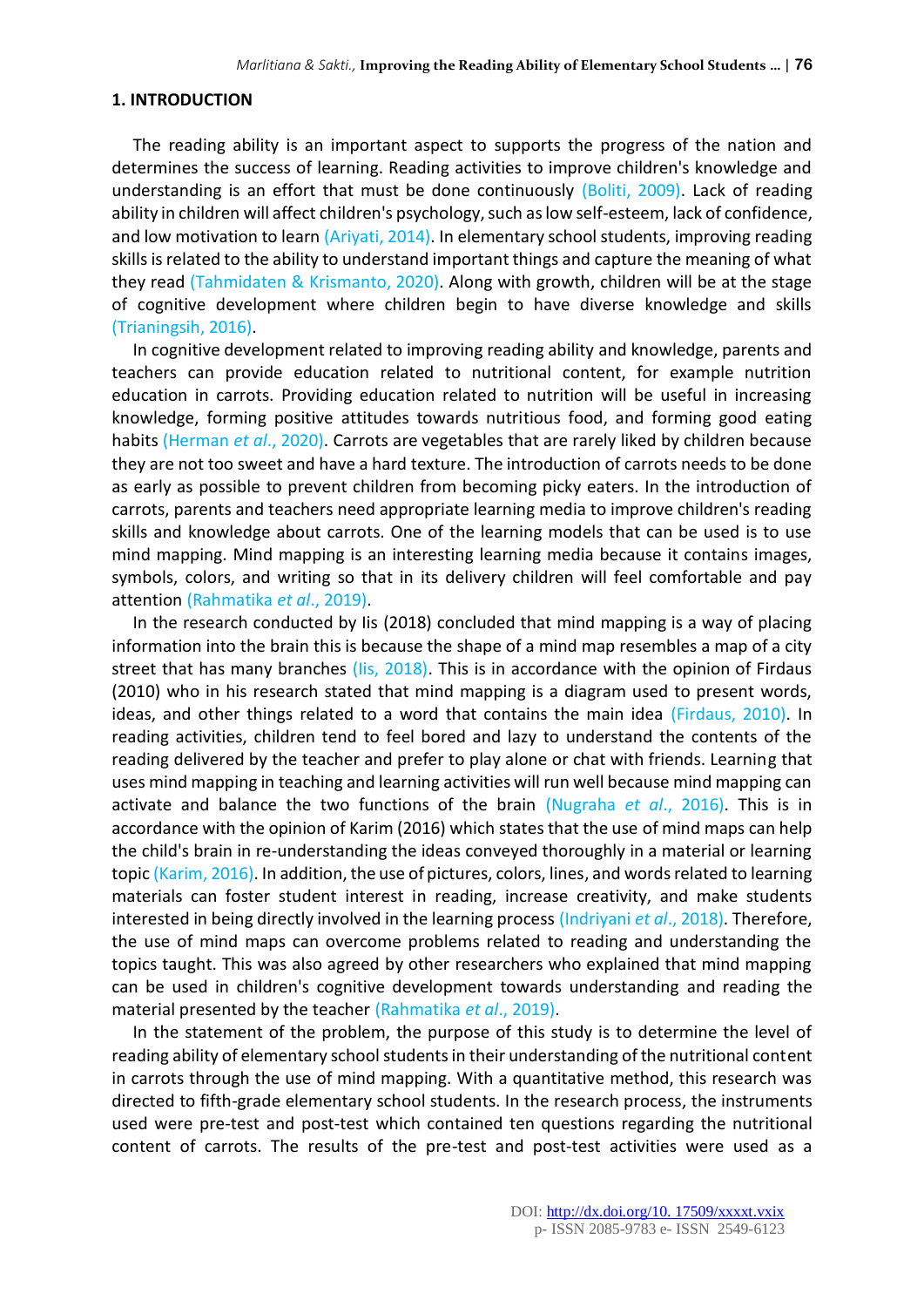comparison before and after the use of mind mapping in helping students improve their reading and understanding skills related to the nutritional content of carrots.

# **2. THEORETICAL FRAMEWORK**

### **2.1. Mind mapping**

Mind mapping is a technique popularized by Tony Buzan in 1970. Mind mapping is a thinking alternative that uses the whole brain to linear thinking with visual images and graphic infrastructure to form an impression. The use of mind maps is a creative way of making notes as shown in **Figure 1**. This is because in a mind map there are lines, symbols, words, and pictures, based on a simple set of rules, fundamental, natural, and familiar to the brain (Anggraini *et al*., 2016).

In mind mapping, the shapes and topics in the mind map will vary depending on the way the maker thinks. However, in making a mind map some conditions must be done so that the mind map can be called "good", namely, it must contain images, use various colors, there is a connector/link between the main idea and the subject to be explained, and only contains a few words from the topic which will be explained only (Firdaus, 2010).

# **2.2. Carrot**

Carrot (Daucus Carota L.) is a type of tuber that grows upright with a height of 30-100 cm depending on the variety. **Figure 2** explains the structure of the carrot which consists of leaves, stalks, and roots (carrot tubers). Carrot is rich in beta carotene which is good for eye health, especially to prevent blindness. The content of beta carotene in carrots is in the range of 60-120 mg/100 g (Ardyanti *et al*., 2020). In addition to this content, carrots also contain vitamin C, vitamin K, fiber, protein, carbohydrates, and fat (Masriani, 2019). **Table 1** shows the nutritional value of 100g of carrot according to the USDA (United States Department of Agriculture).

In the body, Beta carotene in carrots can act as antioxidants that are efficacious to improve body health and inhibit aging. In addition, beta carotene which is converted into vitamin A can help vision, prevent night blindness, accelerate wound healing, repair skin, and eliminate toxins in the body (Triastuti *et al*., 2017). Carrot has various types, namely the Imperator type which has an elliptical shape and a pointed tip like a cone, the Chantenay type which has a round shape and a blunt tip, and the Nantes type which has a combination of the two previous types which are round and short or round and slightly long (Ghozaly & Safitri, 2016). In life, Carrot can be processed into various kinds of processed products or healthy food ingredients depending on the processing technique carried out, one example is juice, healthy noodles, nuggets, carrot flour, instant carrot juice, carrot fermented drinks, carrot crackers, churros, and many others (Pramudya *et al.,* 2021).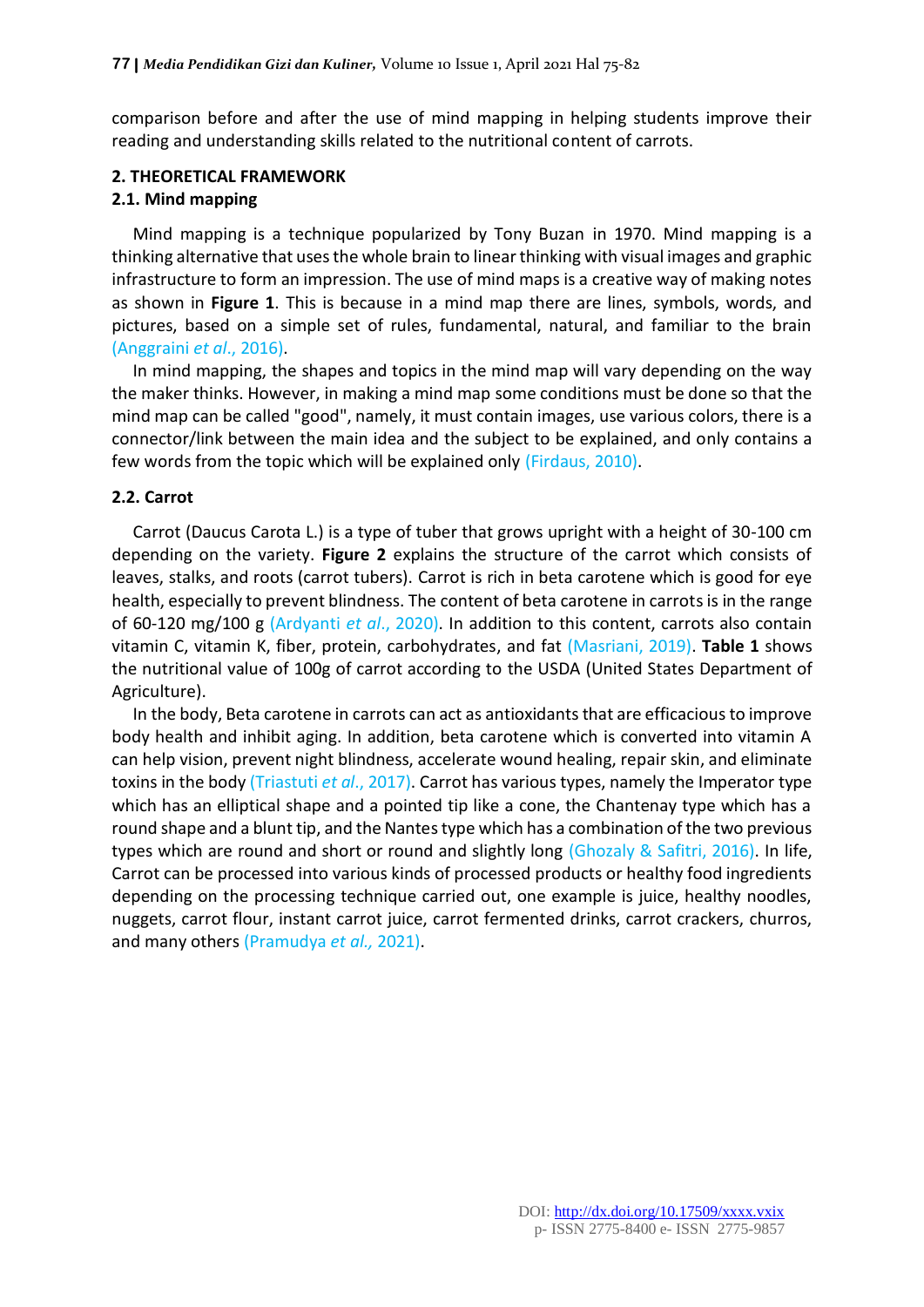

**Figure 1.** Mind mapping.



**Figure 2.** Structure carrot.

| <b>Nutrient Content</b> | Volume |    |
|-------------------------|--------|----|
| Edible part             | 95     | %  |
| Water                   | 90.1   | g  |
| Protein                 | 0.81   | g  |
| Fat                     | 0.24   | g  |
| Carbohydrate            | 9.58   | g  |
| Dietary fiber           | 2.8    | g  |
| Energy                  | 3.1    | g  |
| Vitamin A               | 16,706 | IU |
| Vitamin K               | 15     | g  |
| Vitamin C               | 2.2    | mg |
| Na                      | 66     | mg |
| Κ                       | 210    | mg |
| Fe                      | 0.43   | mg |
| P                       | 31     | mg |
| Niacin                  | 0.465  | mg |
| Zn                      | 0.28   | mg |

**Table 1.** Nutritional content per 100g carrot.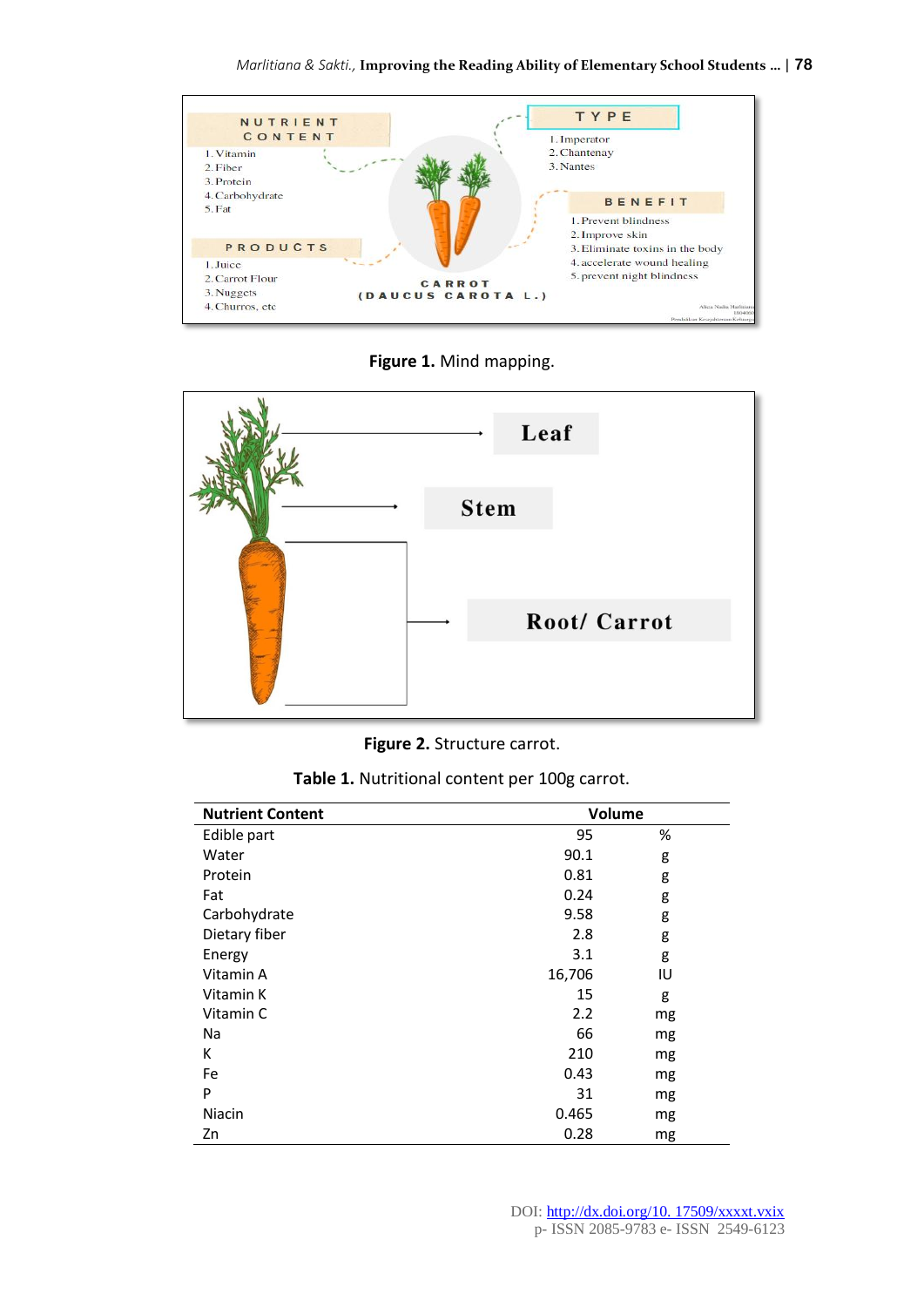### **3. METHOD**

This study uses quantitative methods accompanied by library research activities from previous studies. This type of research includes a pre-experiment using a one-group pre-test post-test design (Lasari & Iqbal, 2020). **Figure 3** illustrates the research flow. This study focuses on the introduction of nutritional content in carrots given through the use of mind mapping. The subjects to be studied were ten fifth-grade elementary school students from one of the elementary schools in Sukabumi. The level of students' reading ability and comprehension was evaluated through ten questions with yes and no answers. The analysis score for answering yes is 10 and no is 0 for a total score of 100 (if students answer all questions yes, the maximum score is 100). Gain-normalization analysis was conducted to determine the increase in students' reading ability in the pre-test and post-test activities with the following formula:

$$
N-gain = \frac{posttest score - pretest score}{max score - pretest score}
$$

**Table 2** describes questions about the introduction of nutritional content in carrots. **Table 3** describes the criteria for assessing students' reading ability and understanding in identifying the nutritional content of carrots through the use of mind maps.

# **4. RESULTS AND DISCUSSION**

# **4.1. Demographics**

The subjects in this study were fifth-grade elementary school students with a population of 29 students. The samples taken in this study amounted to ten samples. In this study, the majority of respondents were in the city of Sukabumi with various places of the residence adjacent to the school. The demographic data of the respondents in this study included the gender and age of the respondents. The age distribution of respondents is in the age range of 9-11 years, while the distribution of data on the gender of respondents with a percentage of 45% of respondents is male and 55% of respondents is female.



**Figure 3.** Method framework.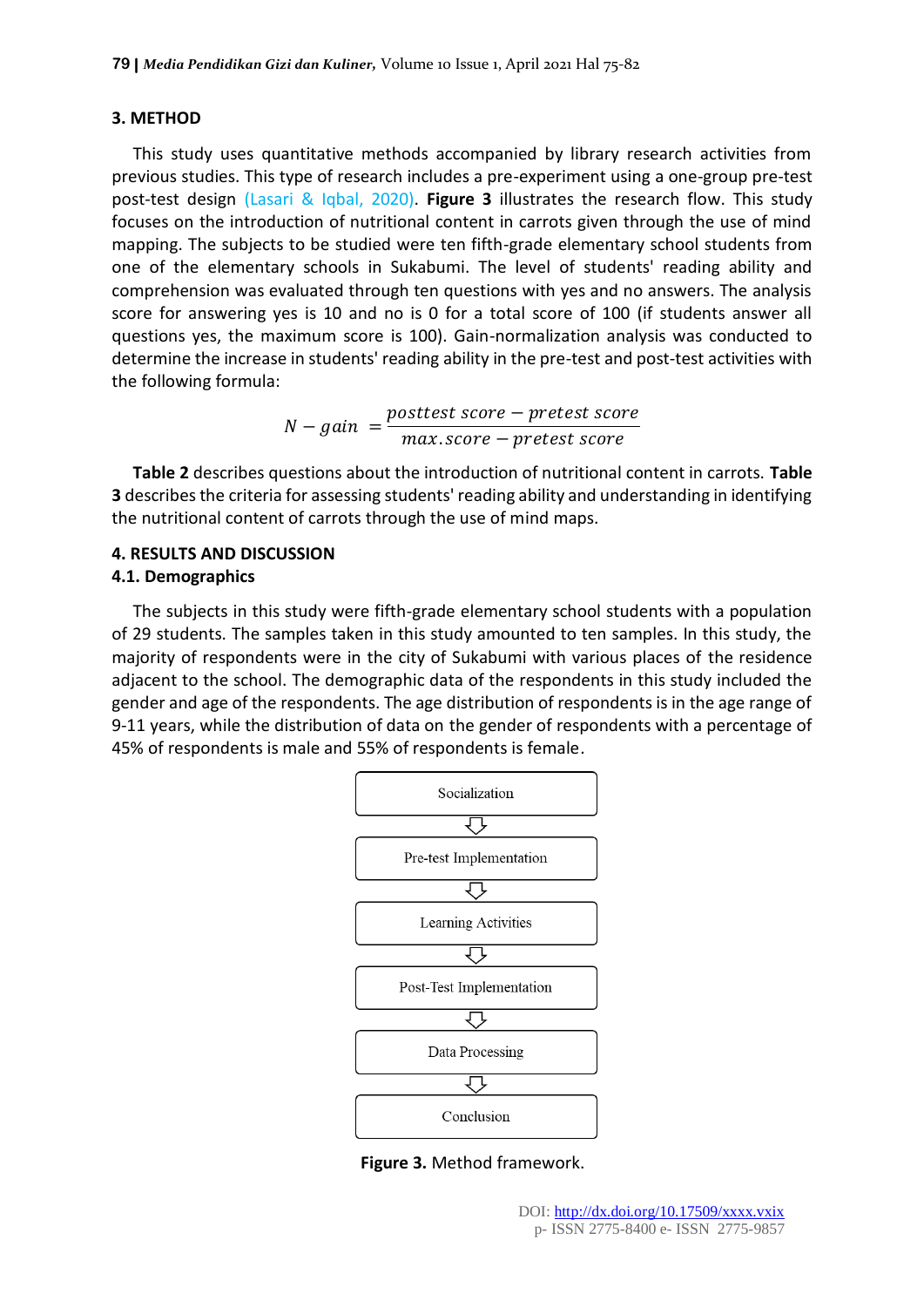**Table 2.** Questions regarding the introduction of nutritional content in carrots.

|                                                          | Answer          |                |  |
|----------------------------------------------------------|-----------------|----------------|--|
|                                                          | Yes             | N <sub>0</sub> |  |
| Do you know carrots?                                     |                 |                |  |
| Do you know the scientific name of the carrot?           |                 |                |  |
| Did you know that carrots are tubers?                    |                 |                |  |
| Did you know that carrots grow in the ground?            |                 |                |  |
| Do you know the structure of the carrot?                 |                 |                |  |
| Do you know the nutritional content in carrots?          |                 |                |  |
| Do you know the greatest nutritional content of carrots? |                 |                |  |
| Do you know the benefits of eating carrots?              |                 |                |  |
| Do you know the varieties of carrots?                    |                 |                |  |
| Do you know any food/drink made from carrots?            |                 |                |  |
|                                                          | <b>Question</b> |                |  |

**Table 3.** Criteria for assessment of reading and understanding ability.

| N-gain                      | Criteria |
|-----------------------------|----------|
| n-gain < 0,30               | Low      |
| $0,70 > n$ -gain $\ge 0,30$ | Average  |
| n-gain ≥0,70                | high     |

### **4.2. Pre-test and post-test result**

**Table 4** describes the pre-test and post-test scores with n-gain and the criteria for students' understanding of learning using mind mapping. This research was conducted by giving ten short multiple-choice questions to elementary school students to confirm their reading ability and understanding of the introduction of nutritional content in carrots. The results of the pretest and post-test will be compared as a result of the teaching process before and after the provision of material related to the nutritional content of carrots with the help of a mind map. **Figure 4** describes the comparison between the pre-test and post-test scores which shows that learning activities using mind mapping can help students improve their reading and understanding skills related to the nutritional content of carrots.

### **4.3. Result discussion**

Based on the results of the study, it can be concluded that mind maps have a positive effect on the ability to read and understand fifth-grade elementary school students to introduce the nutritional content of carrots in the learning process. Based on the results of the pre-test activity, it can be concluded that many students do not understand the nutritional content of carrots. This can be seen from the average pre-test score of 51, which indicates that students do not understand the nutritional content of carrots. However, after being given lectures using mind mapping related to the nutritional content of carrots, students experienced a significant increase, as evidenced by the value of post-test activities with an average value of 84. Based on the normalized n-gain analysis, it was seen that 4 students were in the high category while 6 other students are in the moderate criteria with an average n-gain of 0.74 or 74%, which means that students' reading and understanding abilities are in the high category. From the data above, it can be concluded that learning activities using mind mapping media are considered quite effective because they can affect reading skills and increase students' understanding of the material being taught. This is in line with previous research which explains that the use of mind maps can have a positive impact on the understanding and reading ability of elementary school students (Rostikawati, 2017).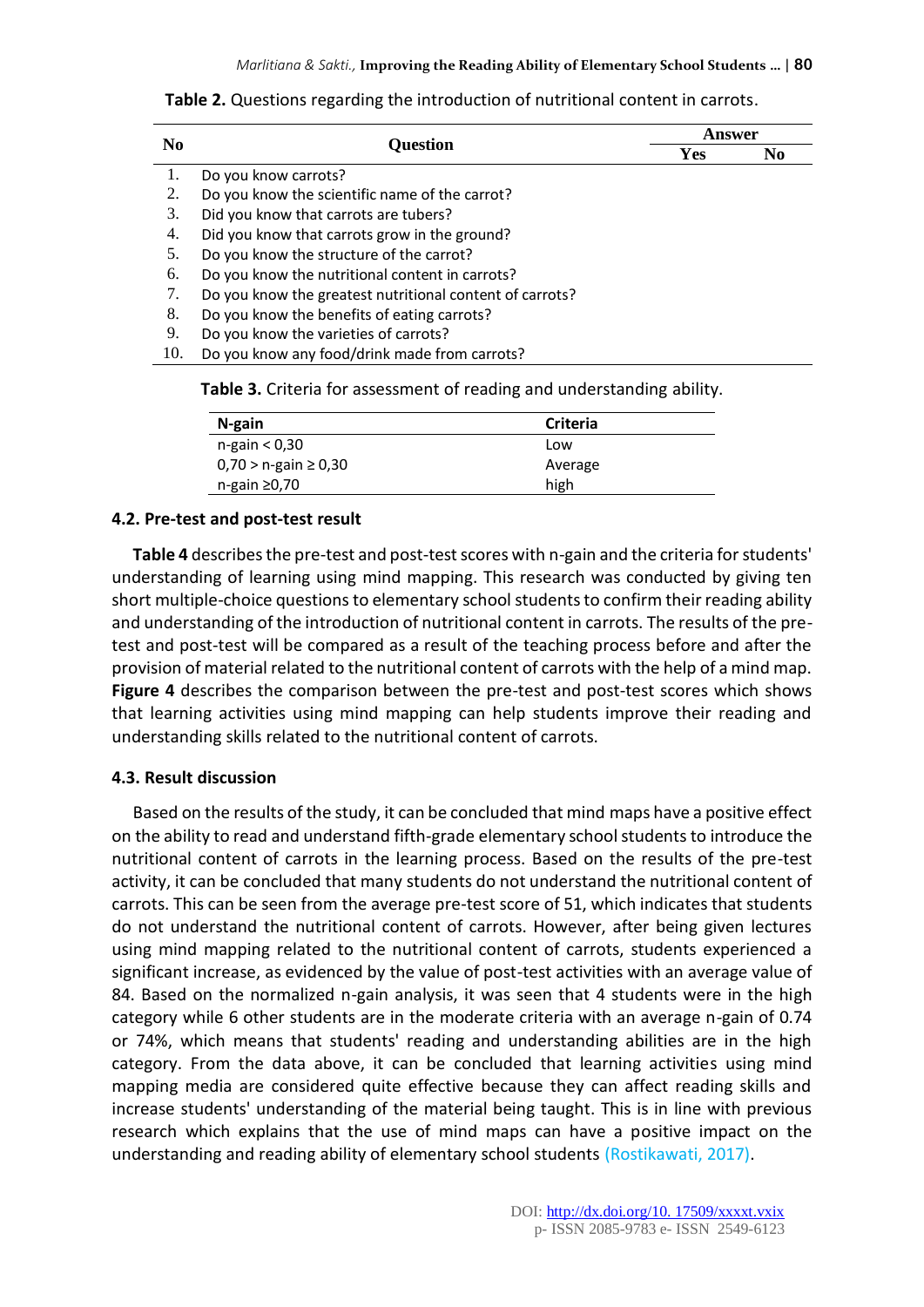### **5. CONCLUSION**

The ability to read in children can be influenced by the learning media used during the teaching and learning process. Based on the results of research that has been carried out, information is obtained that mind mapping can improve children's reading and understanding skills with a significant increase in the introduction of nutritional content in carrots. This can be seen from the average subject is in the high criteria with a value of 74%. This explains that the use of mind mapping in the learning process can make students pay more attention and improve their ability to understand lessons.



**Figure 4.** Graph of pre-test and post-test scores.

| <b>Student's Name</b> | <b>Pretest</b> | Post-test | N-Gain | Criteria |
|-----------------------|----------------|-----------|--------|----------|
| Student 1             | 40             | 80        | 0.67   | High     |
| Student 2             | 60             | 100       | 1.00   | High     |
| Student 3             | 50             | 80        | 0.60   | Average  |
| Student 4             | 60             | 100       | 1.00   | High     |
| Student 5             | 50             | 80        | 0.60   | Average  |
| Student 6             | 40             | 80        | 0.67   | Average  |
| Student 7             | 40             | 80        | 0.67   | Average  |
| Student 8             | 60             | 100       | 1.00   | High     |
| Student 9             | 40             | 70        | 0.50   | Average  |
| Student 10            | 70             | 90        | 0.67   | Average  |
| Average               | 51             | 84        | 0.74   | High     |

**Table 4.** Result pre-test and post-test.

### **5. ACKNOWLEDGMENT**

We acknowledged Bangdos, Universitas Pendidikan Indonesia. We thank to Demi Santriawati Pernami, S.Pd. from SDN Baros Kencana CBM, Sukabumi City, Indonesia. This study is a part of community service (Program: KKN Tematik Literasi 2021 (August-Sept 2021) kel 24) Lembaga Penelitian dan Pengabdian Masyarakat (LPPM), Universitas Pendidikan Indonesia. We also thank to Kantor Jurnal dan Publikasi, Universitas Pendidikan Indonesia. We thank to Nissa Nur Azizah, Dwi Fitria Al Hussaeni, Dr.Eng. Asep Bayu Dani Nandiyanto, S.T., M.Eng., Muktiarni, S.Pd., M.Pd., And Rina Maryanti, S.Pd., M.Pd.,

### **6. AUTHORS' NOTE**

The authors declare that there is no conflict of interest regarding the publication of this article. The authors confirmed that the paper was free of plagiarism.